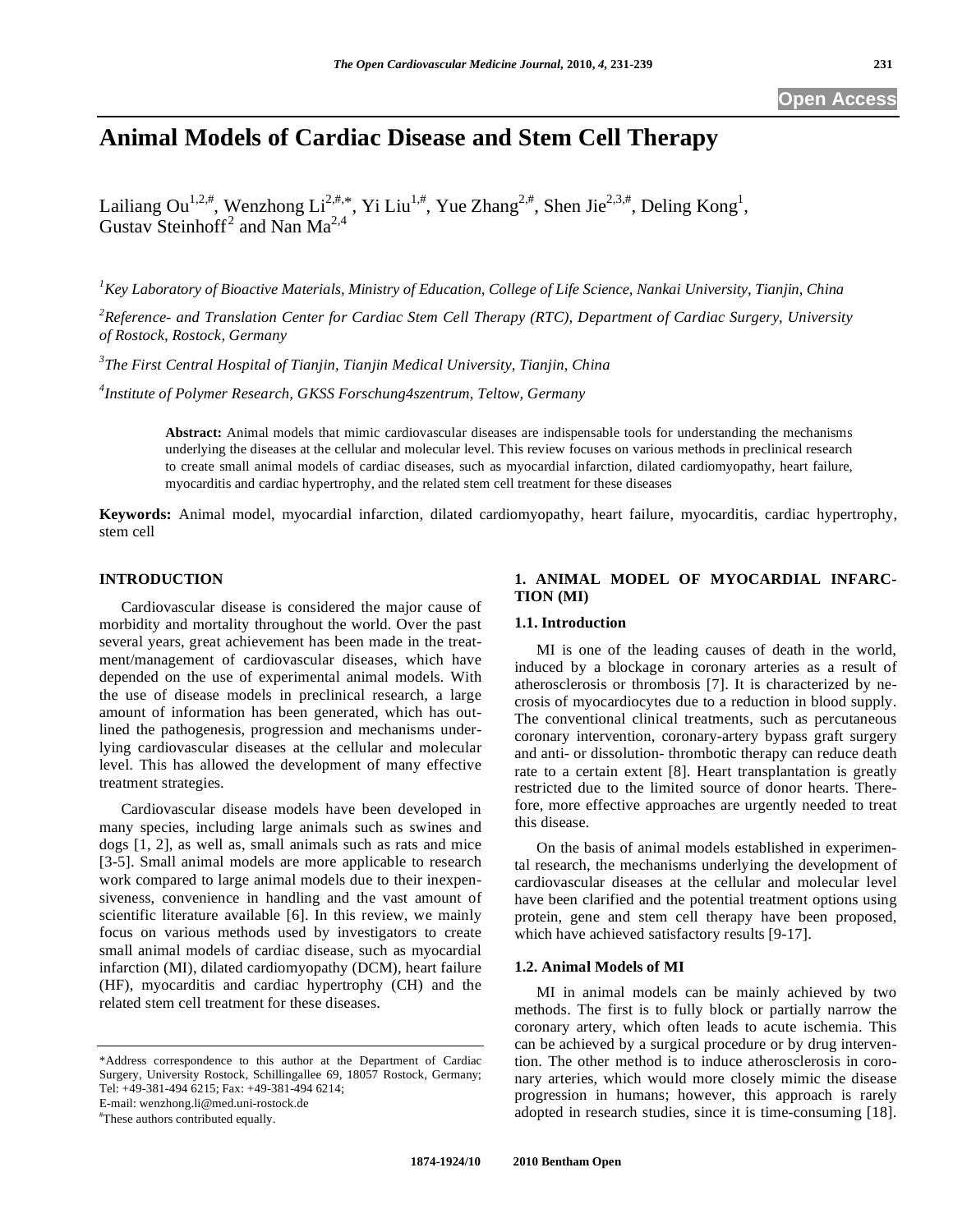In this section we focus on the commonly used methods to create MI in small animals.

#### *1.2.1. Surgical Ligation Model*

 Occluding different regions of the coronary arteries *via* a thoracotomy to induce MI has been used for decades [19]. Ligation of the left anterior descending coronary artery (LAD) to create anterior wall infarction of the left ventricle (LV) has been described by many workers [19-23]. The surgical procedure can be divided into three steps. In brief, the heart of an animal under anaesthesia is exposed following a left thoracotomy at the fourth intercostal space. The pericardium is carefully broken and the LAD ligated with a suture placed just distally (1mm) from tip of the left auricle. The procedure is considered successful if the electrocardiogram (ECG) shows ST-segment elevation and the anterior wall of the left ventricle becomes whitish. Finally, the lungs are inflated and the chest closed.

 This permanent ligation of the LAD can cause irreversible damage to the myocardium, which is stable and easily reproduced. It has been extensively employed in studies on MI therapy using techniques such as; cell implantation, genetic modification and the administration of cytokines [24- 28]. Further ligation of the LAD can also produce a HF model or an ischemia–reperfusion model by subsequently removing the occlusion [29, 30]. However, the difficulty in operating on small rodents, particularly mice and the relatively high surgical mortality, due to the size of the wound created has to be addressed. In addition, the coronary ligation procedure often gives rise to apical aneurysmatic infarcts of variable size.

#### *1.2.2. Cauterization and Cryo-Injury Model*

 The surgical procedures for cauterization or cryo-injuryinduced MI have been previously studied using various animal models. In brief, the heart is exposed following intercostal thoracotomy. Cauterization or cryo-injury is induced with an electrocoagulation knife for 1 to 2 seconds or a cryoprobe for 10s, respectively, on the anterior LV free wall [31, 32]. The position of the probe can be set accurately using the pulmonary artery as an anatomical landmark.

 The MI caused by cauterization or cryo-injury is stable and easily produced in a short period of time, without the interference of the coronary arteries collateral circulation [31]. It is particularly suitable for use in small animal such as the mouse. The necrosis of myocardiocytes is ascribed to tissue damage caused by burning or the ultra-low temperature. Unfortunately, cauterization or cryo-injury is not guaranteed to induce myocardium ischemia [33] or tissue damage that closely mimics the natural ischemia-initiated infarction. In fact, myocardial injury from cauterization or cryo-injury shows pathophysiological changes that are not associated with myocardial infarction [33].

# *1.2.3. Balloon Occlusion Model*

 The balloon occlusion model was developed from percutanous translaminal coronary angioplasty and was applied in large animal models [6, 34]. Cohen *et al*. developed this occlusion model in small animals by encircling a superficial branch of the rabbit left coronary artery with a balloon occluder [6]. Briefly, after left thoracotomy, the open end of a balloon occluder is placed around the branch of the exposed left coronary artery (LCA). The occluder is connected to a vacuum pump or compressed air to control balloon inflation and coronary occlusion. The use of this model reduces mortality and the size of the surgical wound when compared with LAD ligation-induced MI. The procedure is reliable and reproducible, allowing the accurate positioning of the balloon, making it the first choice model to induce post-infarct reperfusion. However, balloon angioplasty requires a high level of surgical expertise and is not easily applicable in small animals without extensive training [35-38].

# *1.2.4. Pharmacologically-Induced Model*

 Drug-induced myocardial ischemia is a convenient procedure, since it does not require complicated surgery. Isoproterenol, adriamycin and ergonovine have been often used to induce MI. Signal *et al*. induced myocardial ischemia in rats with isoproterenol (a synthetic  $\beta$ -adrenergic agonist) [39]. Similarly, Chagoya *et al*. developed a rat MI model by utilising isoproterenol [40]; and Arteaga de Murphy and his group successfully duplicated the MI model in rats with a subcutaneous injection of isoproterenol [41]. While, Arnolde *et al*. created an ischemia model in rabbits by the intraperitoneal injection of adriamycin [42].

 Drug-induced ischemia can be easily achieved, since it increases myocardial oxygen consumption or induces coronary artery spasm to reduce blood flow; however, drug safety and the difficulty in accurately positioning the infarct region make this model rarely used in clinical research.

#### **1.3. The use of Stem Cells to Study MI**

 Studies using myocardial infarct animal models have indicated that transplantation of mesenchymal stem cells (MSC) [23, 43-45], umbilical cord blood cells [46, 47], bone-marrow-derived haematopoietic stem cells [32, 48], skeletal myoblasts [49], endothelial progenitor cell (EPC) [50], cardiac stem cells [51, 52], embryonic stem cells (ESC) [25], or induced-pluripotent stem cell [53] have the potential to improve the function of ventricular muscle after MI. Clinical trials have also produced some encouraging results. However, the current experimental evidence suggests that the benefits of cell therapy are modest. Several recent reviews have summarized systematically the application of stem cell following MI [54, 55]. The past decade has shown that translating the potential benefit of stem cell therapy into actual clinical practice still needs a lot of work and many barriers would need to be overcome before this therapy can attain its full potential.

# **2. ANIMAL MODEL OF DILATED CARDIOMYOPA-THY (DCM)**

#### **2.1. Introduction**

 DCM is a primary myocardial disease characterized by chamber dilation associated with impaired systolic and diastolic function [56, 57]. It starts from asymptomatic LV dilatation or impaired systolic function, exercise-induced symptoms, and finally to overt congestive heart failure (CHF). The onset of DCM can be linked to viral infection, genetic abnormalities, and autoimmune mechanisms [58]. A number of animal models of DCM have been developed to elucidate the mechanism responsible for the pathophysiological features of DCM and to establish potential treatment strategies.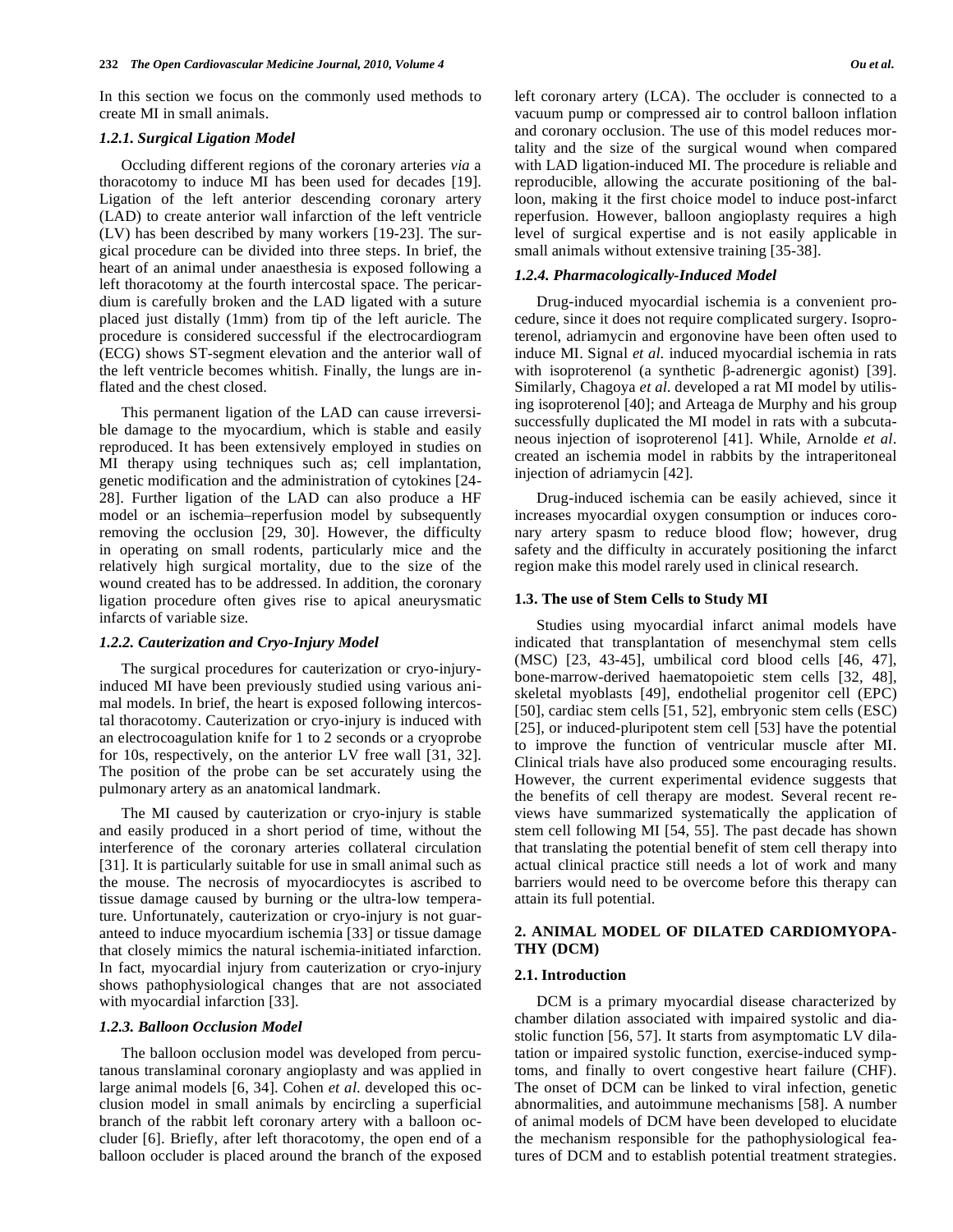This section of the review focuses on viral infection, genetic abnormalities, and autoimmune animal model and the application of stem cells to treat DCM.

# **2.2. Immunization Model of DCM**

 Increasing evidence shows that a large proportion of DCM cases are mediated by autoimmune processes [59, 60]. Various antimyocardial antibodies circulating in the serum are associated with myocyte injury, which is detected in 85% of DCM patients [61]. Furthermore, familial occurrence of DCM with the presence of autoantibodies and abnormal cytokine profiles in relatives with asymptomatic LV enlargement can account for 20–30% of cases [62, 63], suggesting the involvement of abnormal humoral and cellular immunity in the early development of the disease.

 $\beta$ 1-ECII the anti- $\beta$ 1-adrenergic receptor antibody against the second extracellular receptor loop represents a potent "self-antigen" that induces DCM [64, 65]. Matsui *et al*. using a rabbit model were the first to presented data on the development of biventricular dilatation. They found an upregulation of total cardiac  $\beta$ -AR ( $\beta$ -adrenergic receptor) following immunization with  $\beta$ 1-ECII-homologous peptide [66]. Intraperitoneal injection of blood lymphocytes either from immunized anti- $\beta$ 1-ECII-positive rabbits [67], or from anti- $\beta$ 1-AR-positive DCM patients [68] into immunodeficient mice can avoid the expected immune reaction against rabbit or human non-self proteins, which can lead to the early stage of cardiac dilatation. Treatment of mice with certain human leukocyte antigen alleles can also induce autoimmune myocarditis followed by the subsequent development of DCM [69]. Daniel *et al*. induced DCM in a mouse model with the application of KXXS-motif [70]. The autoimmune DCM model can also be created by viral infection, immunization with heart-specific autoantigens, or from genetically predisposed strains.

# **2.3. Viral Infection Model of DCM**

 Viral myocarditis is a common cause of acquired DCM in humans. The pathogenesis of viral myocarditis and the pathophysiological features of DCM depend on the viral strain and the genetic background [71].

 Transduction of Coxsackie virus genomic constructs with a cardiac-specific promoter in transgenic mice induced DCM with features consistent with human cardiomyopathy [72]. Recent evidence showed that Coxsackie virus myocarditis can lead to DCM [73]. Acute coronavirus infection can also results in virus-induced myocarditis and CHF. After infection, nearly half of the rabbits showed an increased heart weight and heart weight-to-body weight ratios, biventricular dilation, myocyte hypertrophy, myocardial fibrosis, and myocarditis similar to the development of DCM [74]. LP-BM5 murine AIDS (MAIDS) retrovirus induced DCM in the absence of chronic cardiac inflammation, suggesting MAIDS retroviral infection can lead to DCM without myocarditis [75].

# **2.4. Genetic Abnormality Models of DCM**

 Approximately 20% of DCM patients have a gene mutation [62], which affects the myosin heavy chain [76], cardiac actin [77], tropomyosin [78], or troponin [79], inducing a functional impairment of the referred proteins. Recent investigations have focused on the genetic mechanisms and stress pathways [76], cytoskeletal abnormalities [77] and signaling pathways for CH and HF in DCM [77]. Yasuhiro *et al*. focused on the mouse models of DCM, together with commentary on the naturally occurring DCM in the hamster [80] based on the subcellular localization and the potential functional importance of the gene products involved.

# **2.5. Stem Cell Therapy for DCM**

 A number of experimental studies and clinical trials support cellular cardiomyoplasty as a promising therapeutic strategy to improve cardiac function after acute MI [81, 82], however, much less information is available on the therapeutic potential of MSCs for DCM. Noritoshi *et al.* investigated the effect of MSCs on DCM in animals following immunization [83]. The results showed that MSC transplantation increased capillary density and decreased the collagen volume fraction in the myocardium, resulting in decreased LV enddiastolic pressure. Bone marrow-derived mononuclear cell therapy in DCM limited cellular apoptosis, inflammatory and oxidative responses, up-regulated the expressions of Cx43, PKC, and energy transcription factors and improved LV function [84]. In addition, intracoronary administration of bone marrow-derived progenitor cells improved coronary microvascular function in DCM [85]. Hence, stem cell transplantation has great potential as a new therapeutic strategy for the treatment of DCM.

# **3. ANIMAL MODELS OF HEART FAILURE (HF)**

# **3.1. Introduction**

 HF is associated with 50% survival at 5 years. The use of animal models is indispensable in understanding the pathophysiology of HF and to evaluate the efficacy and efficiency of novel therapeutic approaches such as gene therapy, the use of mechanical devices and new surgical procedures. This section presents the most common *in vivo* models used to study HF.

#### **3.2 Models of acute HF**

#### *3.2.1. Hydraulic Occluder and Ameroid Constrictor*

 These methods allow complete or partial occlusion of coronary artery branches in animal models. Hence, they are applicable to induce HF [86, 87], and coronary stenosis for the investigation of hibernating myocardium. Briefly, a left anterolateral thoracotomy is performed followed by an incision of the pericardium; a branch of the LCA is exposed and the hydraulic occluder placed around the vessel. The occluder is then inflated to induce partial stenosis or complete occlusion. An ultrasonic flow probe can be placed distally to the occluder to control the degree of occlusion and record the downstream flow through the LCA [88]. An ameroid constrictor can also be implanted in a similar way. At body temperature, the casein plastic ring around the vessel will gradually narrow, due to the hygroscopic property of the material. The complexity of placing the hydraulic occluder and ameroid constrictor mean that these procedures are not appropriate for use in small animal models for investigating MI-induced HF [86, 87].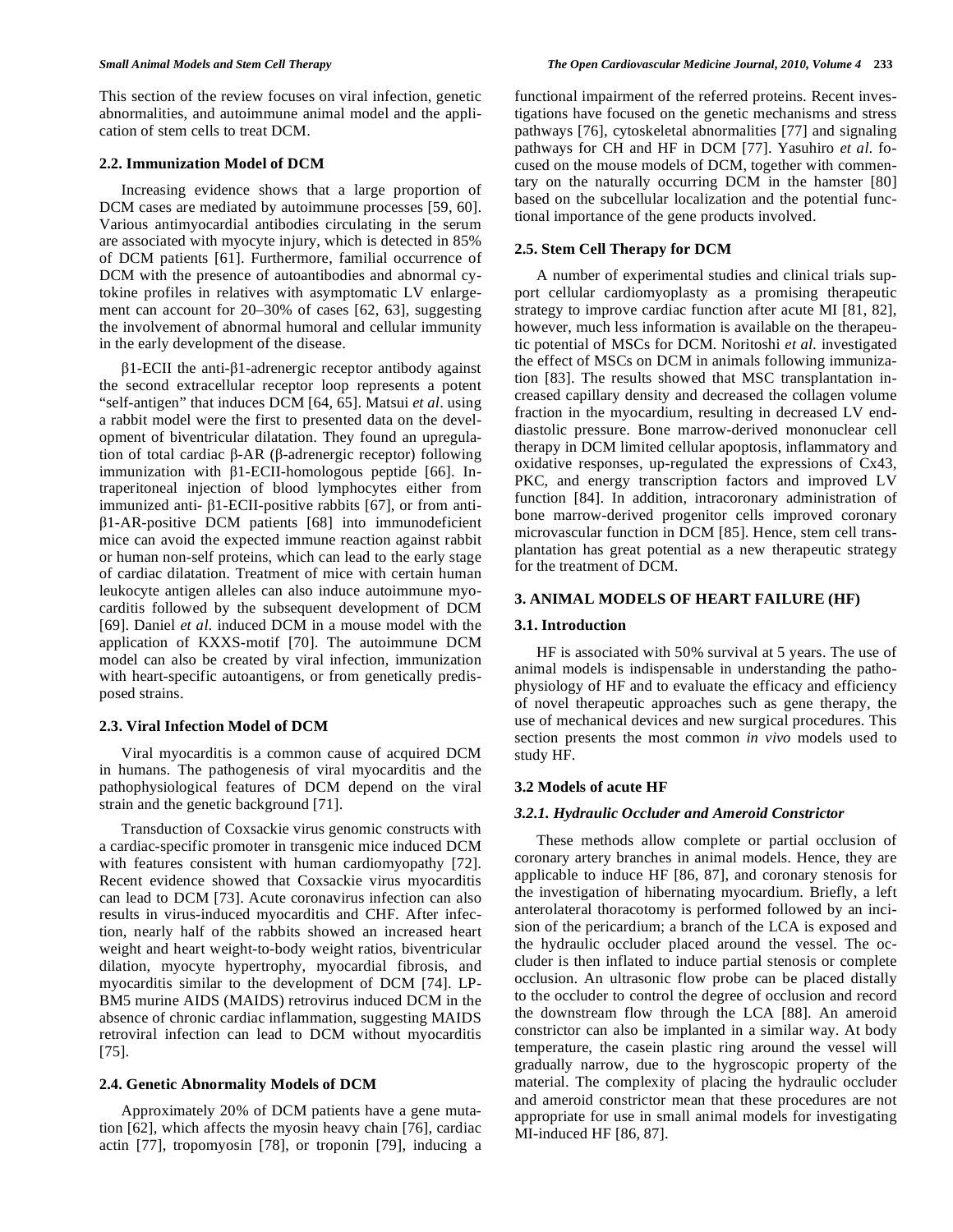#### *3.2.2. Coronary Artery Ligation*

 Pfeffer *et al*. created HF in rats by coronary artery ligation [89]. Rats with an infarction size greater than 46% developed CHF after 21 days, with symptoms of elevated filling pressures, reduced cardiac output, and a minimal capacity to respond to pre- and after-load stress. The impairment of LV function was closely associated with the extent of myocardial loss [89]. Animal mortality from HF seems to be strain-dependent, since Sprague-Dawley and Lewis rats have a mortality rate of 36% and 16%, respectively [90].

# *3.2.3. Coronary Artery Embolisation*

 Coronary artery embolisation-induced HF is based on intracoronary embolisation with microspheres [91], agarose or polystyrene beads or the intracoronary injection of thrombin and autogenous blood with fibrinogen [92]. Sabbah *et al*. used dogs that underwent 3 to 9 catheter-mediated intracoronary embolisation 1–3 weeks apart [90]. The embolisation was discontinued when the ejection fraction of the LV was less than 35%. In this model coronary artery embolisation increased the LV end-diastolic pressure, which was accompanied by a significant rise in pulmonary artery wedge pressure and systemic vascular resistance. Three months after the embolisation, patchy myocardial fibrosis and LV hypertrophy were observed in the heart. There was also an increase in plasma levels of atrial natriuretic peptide and norepinephrine, as well as, a reduction in the number of  $\beta$ -AR and Ltype calcium channels and the activity and protein levels of SR Ca2+-ATPase [93].

 This model can mimic the clinical situation, of patients with HF and acute coronary syndrome, since embolisationinduced atherosclerotic and thrombotic debris are deposited into the coronary microcirculation. However, one disadvantage of the model is the difficulty in accurately controlling the location or the length of coronary artery occlusion.

# *3.2.4. Models of Chronic Heart Failure*

 Incomplete narrowing of coronary arteries similar to that observed in the coronary artery occlusion animal model has been established to mimic chronic HF. In brief, a thoracotomy is performed on the chosen animal model; a probe or copper wire is inserted into the epicardium along the LCA. The LCA is ligated with the probe inside 1-2 mm from its origin. The probe is then removed, resulting in an average reduction in the luminal diameter by 42% [94]. The ST segment of the ECG should be transiently elevated during coronary occlusion if the operation is successful. An excessive coronary artery occlusion may induce persisting ST segment elevation even after removal of the probe. HF may occur as a result of chronic cardiac ischemia [95]. The coronary ligation procedure may inevitably include the ligature of some muscle mass, which could induce vessel stenosis. The maximal resting coronary blood flow can decrease by 43% 5–7 days following the operation [96]. Reparative fibrosis, myocytolytic necrosis, as well as, myocyte hypertrophy can also occur [97].

 This model lacks predictability and reliability and the degree and progression of the stenosis cannot be adjusted. After several weeks a complete occlusion of the coronary artery can develop [98]. Interestingly, the gradually increasing stenosis may prompt the formation of collateral vessels, similar to the situation observed in some patients.

#### **3.3. Stem Cells Therapy for HF**

 Current therapies aim largely to attenuate the pathological remodelling that occurs after injury and to reduce risk factors for HF. Studies in animal models indicate that transplantation of bone-marrow derived stem cells, MSC, EPC or autologous umbilical cord blood mononuclear cells [99] have the potential to improve the function of ventricular muscle after HF. A number of studies showed improvement in cardiac function when bone marrow-derived stem cells were directly implanted. However, limited or no differentiation of bone marrow cells to cardiovascular cell types [100, 101] suggested that the beneficial effect was independent of tissue regeneration [102]. Some groups have shown that EPC has great promise as a potential therapeutic agent [103, 104]. However, further research is required to enhance the therapeutic efficiency of EPCs in HF.

# **4. ANIMAL MODELS OF MYOCARDITIS**

#### **4.1. Introduction**

 Myocarditis can be defined as inflammation of heart muscle. It resembles a heart attack without the blockage of coronary artery. Myocarditis is often induced by a viral infection such as parvovirus B19 or less commonly non-viral pathogens such as borrelia burgdorferi (Lyme disease) or trypanosoma cruzi, or as a hypersensitivity response to drugs [105]. Myocarditis is, therefore, an infection of the heart, with inflammatory infiltrate, causing damage to the heart muscle [106], which may or may not result in the death of heart tissue.

# **4.2. Experimental Autoimmune Myocarditis (EAM) Animal Model**

 EAM can be induced in susceptible mice by immunization with murine cardiac myosin or cardiac myosin peptides [107, 108], or by adoptive transfer of myosin-stimulated T cells [109]. Myosin-induced EAM is a model of inflammatory heart disease initiated by CD4+ T cells [109]. The immune-mediated cardiac damage could play a role in the pathogenesis of a subset of post-infectious human cardiomyopathies [110]. It is also possible to induce myocarditis in Lewis rats by immunization with cardiac myosin [111] or by adoptive transfer of T cells stimulated by specific peptides from cardiac myosin [112].

# *4.2.1. Induction of EAM by Active Immunization with Cardiac Myosin*

 The procedure to produce the animal model of EAM by active immunization with cardiac myocin has previously been described [107]. The immunogen is injected subcutaneously into mouse; 7 days later a second dose of immunogen emulsified in Complete Freund's adjuvant (CFA) is administered; 21 days after the first immunization the mouse is euthanized. The heart is immediately removed, fixed in formalin for 24 hours, stained and a histopathological assessment performed to ascertain whether EAM is established. A rapid determination of the induction of EAM can be also made by analyzing specific serum markers for cardiac injury.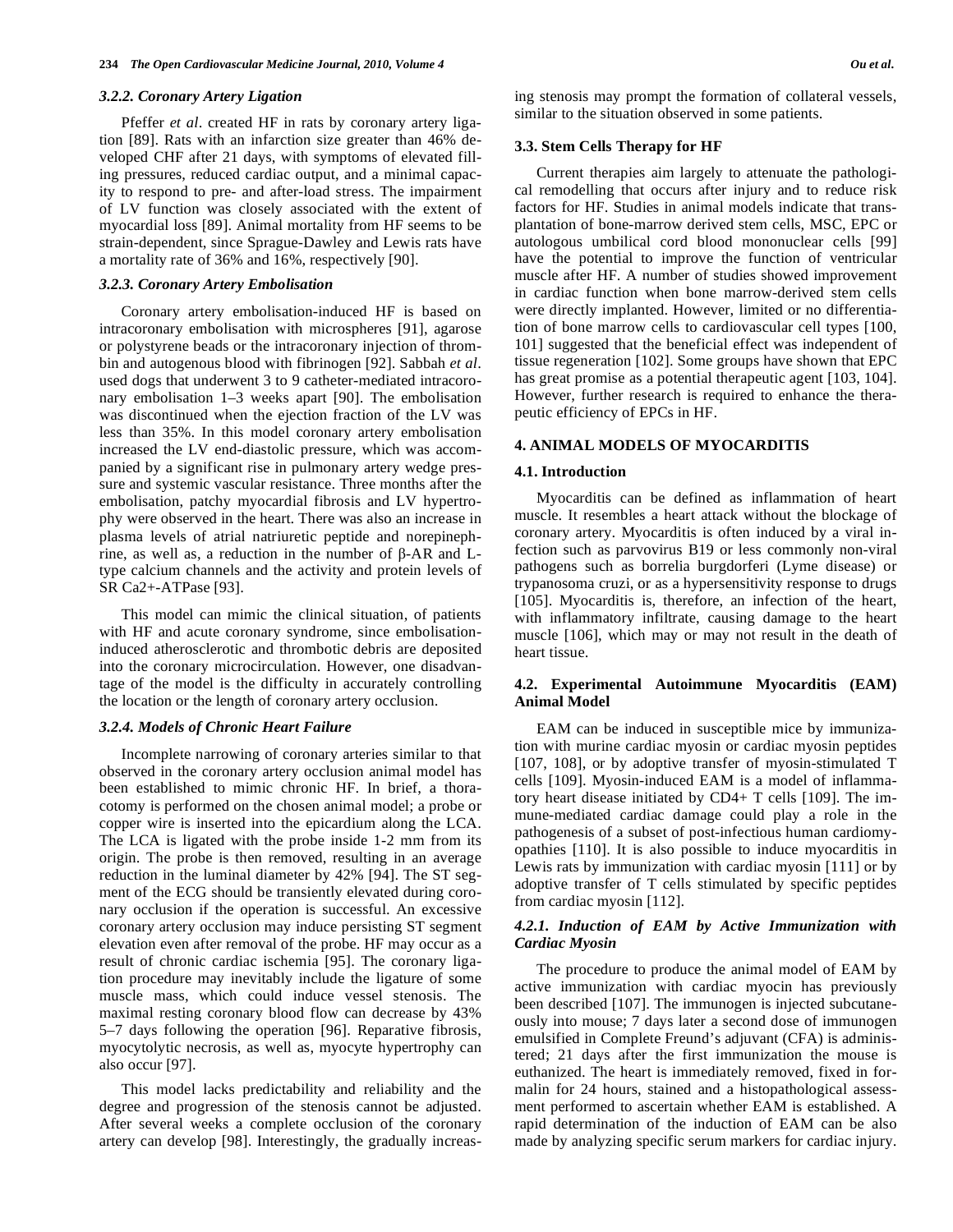Cardiac troponin I (cTnI) and cardiac troponin T (cTnT), are two proteins associated with the myocyte contractile apparatus, which will be released into the serum when myocytes are injured and can serve as markers of myocyte injury. cTnI is highly sensitive and specific for myocarditis in mice 17 – 21 days after immunization. The sensitivity of cTnT measurement is maximal at day 16. Both cTnI and cTnT measurements are superior to the measurement of CK-MB for the detection of murine EAM.

# *4.2.2. Induction of EAM by Adoptive Transfer of Cardiac Myosin-Stimulated T Cells*

 The protocol for EAM induction with adoptive transfer of cardiac myosin-stimulated T cells has been reported [113, 114]. In breif, the donor mice (6 to 8 weeks old) is immunized with cardiac myosin emulsified in CFA, the spleens are harvest from these mice 12-14 days after the first immunization. The spleens are incubated in sterile tissue culture flasks for 72 hours at 37°C. Lymphocytes are separated from the red blood cells and dead cells by Ficoll-Hypaque gradient centrifugation. The T cells are enriched and the B cells removed by cytotoxic elimination using an anti–MHC class II antibody and complement. T cells are injected intravenously into the tail veins of recipient SCID mice; 21 days after the first immunization the mouse is euthanized. The heart is immediately removed, fixed in formalin for 24 hours, stained and a histopathological assessment performed to ascertain whether EAM is established.

 This model is ideal for studying the role of specific cellular effectors on the induction and pathogenesis of EAM, but it is only applicable to SCID mice, which have no functional B and T cells.

# *4.2.3. Induction of EAM by Active Immunization with Bordetella*

 The protocol to induce EAM by active immunization with bordetella is known [111]. In brief, an emulsion of the selected immunogen (cardiac myosin or cardiac myosin peptide) is prepared. On day 0 and 7, an appropriate volume of immunogen is subcutaneously injected into female Lewis rats. A solution of B. pertussis is prepared in PBS and injected into the rats intravenously on day 1 and 3; 21 days after the first immunization the rat is euthanized. The heart is immediately removed, fixed in formalin for 24 hours, stained and a histopathological assessment performed to ascertain whether EAM is established.

 The injection of cardiac myosin and B. pertussis is the only way to induce EAM in rats, allowing the comparative study of the mechanism underlying disease development.

#### **4.3. Virus-Induced Myocarditis Animal Model**

 Humans infected with common viruses such as; adenovirus, enterovirus, Epstein-Barr virus, human herpes virus 6, parvovirus B19 and cytomegalovirus may have activated Tcells and associated cytokine mechanisms, [115] resulting in autoimmune myocarditis [116]. Viruses induce the initial myocardial injury, and can cause continuous low grade inflammation and enduring myocardial damage and reparative fibrosis. Inflammatory cells also produce matrix-degrading proteases [117, 118], leading to LV dilatation and cardiac dysfunction [119].

 Similar to autoimmune myocarditis, direct virus injection can cause myocarditis in three phases. The initial phase frequently passes without symptoms, since the initial damage is often prevented by the innate immune response [120]. The second phase results from immune dysregulation, triggered by the initial cardiomyocyte injury. The initial cellular and humoral immune responses may improve the outcome during phase 1; conversely, they are responsible for the harmful effect during phase 2. This is in part due to molecular mimicry [121], which is caused by mimicked epitopes shared between the viral and cardiac antigens [122]. Finally, in the third phase, a typical DCM develops as a result of extensive myocardial injury.

 It is, however, difficult to determine the virus dose/ concentration required to induce myocarditis and detect the inflammation of the myocardium during the first phase, limiting its application in preclinical research.

#### **4.4. Stem Cell Therapy for Myocarditis**

 Stem cells play a critical role in the pathogenesis and outcome of myocarditis. Recent studies have described the role of different stem cell types and subtypes and their products in mediating cardiac dysfunction in myocarditis. Kania G *et al*. *in vitro* culture-expanded a specific population of bone marrow-derived prominin-1-expressing progenitor cells from healthy heart tissue and injected these cells intravenously into autoimmune-myocarditis animal model [123]. MSCs also have angiogenic, myogenic, and paracrine actions in the treatment of EAM. Okada H *et al*. determined whether MSC transplantation attenuated EAM [124]. Their results showed that MSC transplantation reduced the severity of EAM by inducing neovascularization and inhibiting inflammatory cytokine production. Weener *et al*. investigated the effect of delivering spleen-derived EPC into a rat model of inflammatory-mediated myocardial damage [125]. They found that EPC caused a functional improvement in cardiac performance evident by higher fractional shortening, reduced scar tissue and thickened ventricular walls. Wang *et al.* used ESC to attenuate viral myocarditis [126]. They found that a tail vein injection of ESC significantly increased the survival of viral myocarditis mice and decreased the necrosis and infiltration of inflammatory cells. These studies taken together, demonstrate the potential stem cell therapy has in treating myocarditis.

# **5. ANIMAL MODEL OF CARDIAC HYPERTROPHY (CH)**

 CH is an adaptive response of the heart to pressure overload. However, long term hypertrophy of cardiomyocytes can not maintain normal function and eventually HF will develop. CH is a common feature of the failing myocardium in the progression of some cardiovascular diseases (e.g. hypertension, MI and HF) and is closely related to the pathological changes [127-130].

 Many investigators have studied the mechanism underlying CH [131-133]. Recent research has showed that CH is a complicated and dynamic process. It is associated with many genetic and molecular changes related to the regulation of a series of signaling pathways, expression of some cardiac fetal genes, and enhanced of protein synthesis. Interestingly,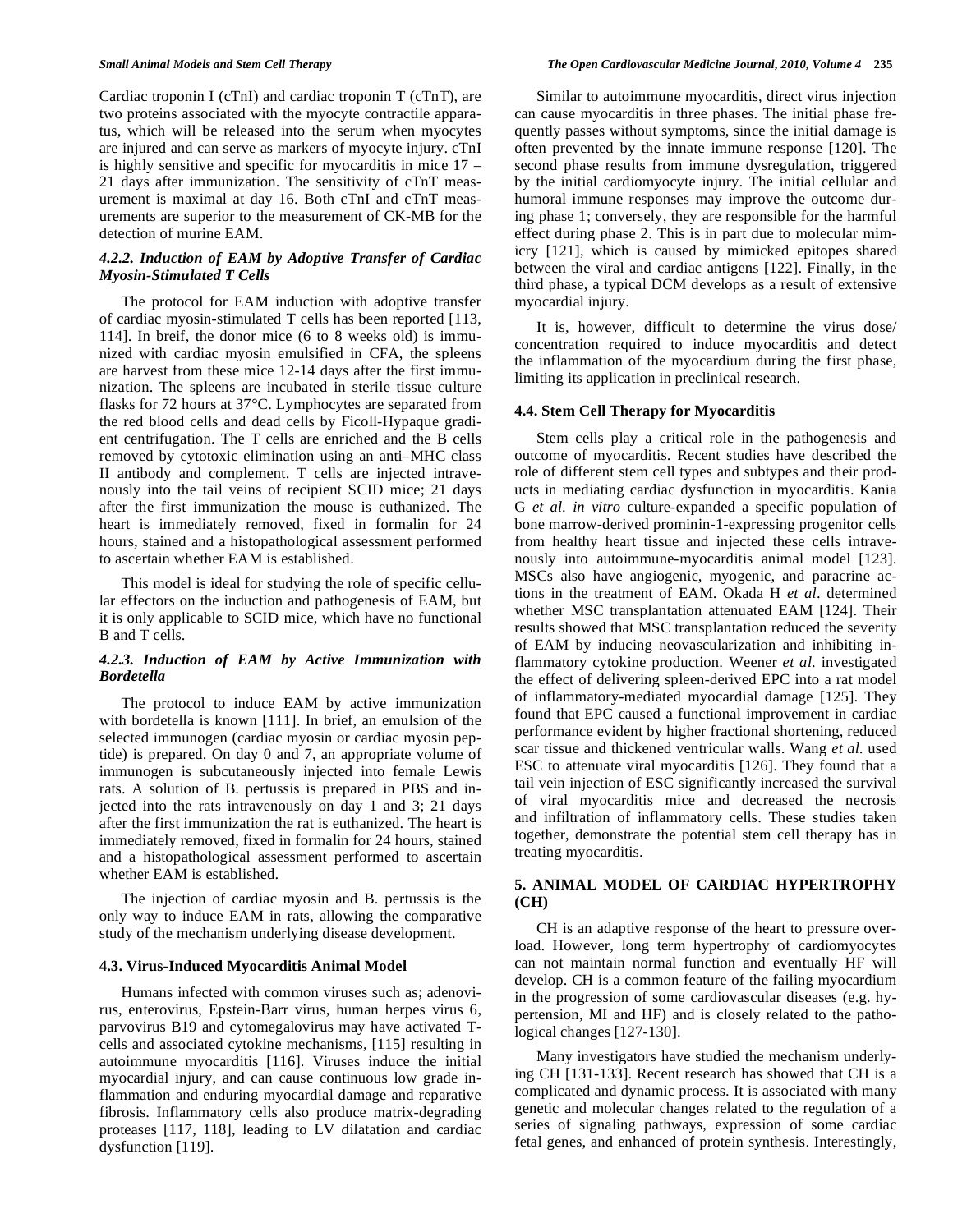the increase in cardiac protein synthesis directly causes the enlargement of cardiomyocytes [134,135].

 Various chemical factors, as well as, mechanical stimulation contribute to the development of the hypertrophic response, which is also the basis of establishing cell and animal models [136-138]. Many laboratories induce hypertrophic phenotypes on neonatal or adult cardiomyocytes using mediators such as endothelin-1, angiotensin II and leptin [139-142]. Akimasa Koga and his group constructed an adenovirus vector carrying human wild-type caveolin-3 gene, which was able to prevent phenylephrine and endothelin-1 induced hypertrophic responses [143]. While, Galindo and his colleagues compared the transcriptional difference between isoproterenol-induced and exercise-induced CH in mice [144].

 There have been a few reports on stem cell therapy following CH. In general, CH can be suppressed as an accompanying symptom following ischemic injury or HF during treatment. Our team has found that the post-infarct hypertrophic phenotype can be inhibited after erythropoietin treatment, which activated stem cell mobilization and migrate to the infarcted heart [145].

# **SUMMARY**

 With the use of small animal disease models in preclinical research, workers have aquirred a large amount of information on the pathogenesis/progression of cardiovascular disease, which has aided the development of effective treatment options. These animal models are effective scientific tools to study the molecular mechanisms of stem cell based therapies for cardiovascular diseases, which potentially provide a powerful approach for discovering new drugs.

# **ABBREVIATIONS**

| CH           | $=$ | Cardiac hypertrophy                                    |
|--------------|-----|--------------------------------------------------------|
| cTnI         | $=$ | Cardiac troponin I                                     |
| cTnT         | $=$ | Cardiac troponin T                                     |
| <b>CFA</b>   | $=$ | Complete Freund's adjuvant                             |
| <b>CHF</b>   | $=$ | Congestive heart failure                               |
| CK-MB        | $=$ | Creatine kinase-MB                                     |
| <b>DCM</b>   | $=$ | Dilated cardiomyopathy                                 |
| <b>ECG</b>   | $=$ | Electrocardiogram                                      |
| <b>EPC</b>   | $=$ | Endothelial progenitor cell                            |
| EAM          | $=$ | Experimantal autoimmune myocarditis                    |
| <b>ESC</b>   | $=$ | Embryonic stem cell                                    |
| HF           | $=$ | Heart failure                                          |
| LAD.         | $=$ | Left anterior descending coronary artery               |
| <b>LCA</b>   | $=$ | Left coronary artery                                   |
| LV           | $=$ | Left ventricle                                         |
| <b>MHC</b>   | $=$ | Major histocompatibility complete                      |
| <b>MSCs</b>  | $=$ | Mesenchymal stem cells                                 |
| <b>MAIDS</b> | $=$ | Murine<br>acquired<br>immune<br>deficiency<br>syndrome |

| MI                  | $=$     | Myocardial infarction                                                                  |
|---------------------|---------|----------------------------------------------------------------------------------------|
| <b>PBS</b>          | $=$     | Phosphate buffered saline                                                              |
| <b>PKC</b>          | $=$ $-$ | Protein kinase C                                                                       |
| <b>SCID</b>         | $=$ $-$ | Severe combined immunodeficiency                                                       |
| $SR Ca2+$<br>ATPase | $=$     | Sarcoplasmic reticulum $Ca^{2+}$ ATPase                                                |
| $\beta$ 1-ECII =    |         | Anti-β1-adrenergic receptor antibody against<br>the second extracellular receptor loop |
| $\beta$ -AR         | $=$ $-$ | Beta adrenergic receptor                                                               |

#### **ACKNOWLEDGEMENT**

 This work was supported by Sonderforschungsbereich/ Transregio 37 (B5, B2 and A4); German Federal Ministry of Education and Research, BioChancePlus program (0313191); The German Helmholtz Association, Mecklenburg-Vorpommern, German Federal Ministry of Education and Research, German Research Foundation (Nachwuchsgruppe Regenerative Medizin Regulation der Stammzellmigration 0402710); the Reference and Translation Center for Cardiac Stem Cell Therapy (RTC).

#### **DISCLOSURE STATEMENT**

No competing financial interests exist.

#### **REFERENCES**

- [1] Yang ZJ, Ma DC, Wang W, *et al*. Experimental study of bone marrow-derived mesenchymal stem cells combined with hepatocyte growth factor transplantation *via* noninfarct-relative artery in acute myocardial infarction. Gene Ther 2006; 13: 1564-8.
- [2] Murasato Y, Nagamoto Y, Urabe T, Kuraoka F, Nakashima Y, Kuroiwa A. Effects of lidocaine and diltiazem on recovery of electrophysiologic activity during partial reperfusion following severe myocardial ischemia in canine hearts. J Electrocardiol 1997; 30: 113-25.
- [3] Imanishi Y, Saito A, Komoda H, *et al*. Allogenic mesenchymal stem cell transplantation has a therapeutic effect in acute myocardial infarction in rats. J Mol Cell Cardiol 2008; 44: 662-71.
- [4] Das H, George JC, Joseph M, *et al*. Stem cell therapy with overexpressed VEGF and PDGF genes improves cardiac function in a rat infarct model. PLoS One 2009; 4: e7325.
- [5] Lin HH, Chen YH, Chang PF, Lee YT, Yet SF, Chau LY. Heme oxygenase-1 promotes neovascularization in ischemic heart by coinduction of VEGF and SDF-1. J Mol Cell Cardiol 2008; 45: 44- 55.
- [6] Cohen MV, Yang XM, Liu Y, Snell KS, Downey JM. A new animal model of controlled coronary artery occlusion in conscious rabbits. Cardiovasc Res 1994; 28: 61-5.
- [7] Thygesen K, Alpert JS, White HD. Universal definition of myocardial infarction. Eur Heart J 2007; 28: 2525-38.
- [8] Choi D, Hwang KC, Lee KY, Kim YH. Ischemic heart diseases: current treatments and future. J Control Release 2009; 140: 194- 202.
- [9] Olivetti G, Capasso JM, Meggs LG, Sonnenblick EH, Anversa P. Cellular basis of chronic ventricular remodeling after myocardial infarction in rats. Circ Res 1991; 68: 856-69.
- [10] Trescher K, Bernecker O, Fellner B, *et al*. Inflammation and postinfarct remodeling: overexpression of IkappaB prevents ventricular dilation *via* increasing TIMP levels. Cardiovasc Res 2006; 69: 746-54.
- [11] Li W, Ma N, Ong LL, *et al*. Enhanced thoracic gene delivery by magnetic nanobead-mediated vector. J Gene Med. 2008; 10: 897- 909.
- [12] Nagaya N, Fujii T, Iwase T, *et al*. Intravenous administration of mesenchymal stem cells improves cardiac function in rats with acute myocardial infarction through angiogenesis and myogenesis. Am J Physiol Heart Circ Physiol 2004; 287: H2670-6.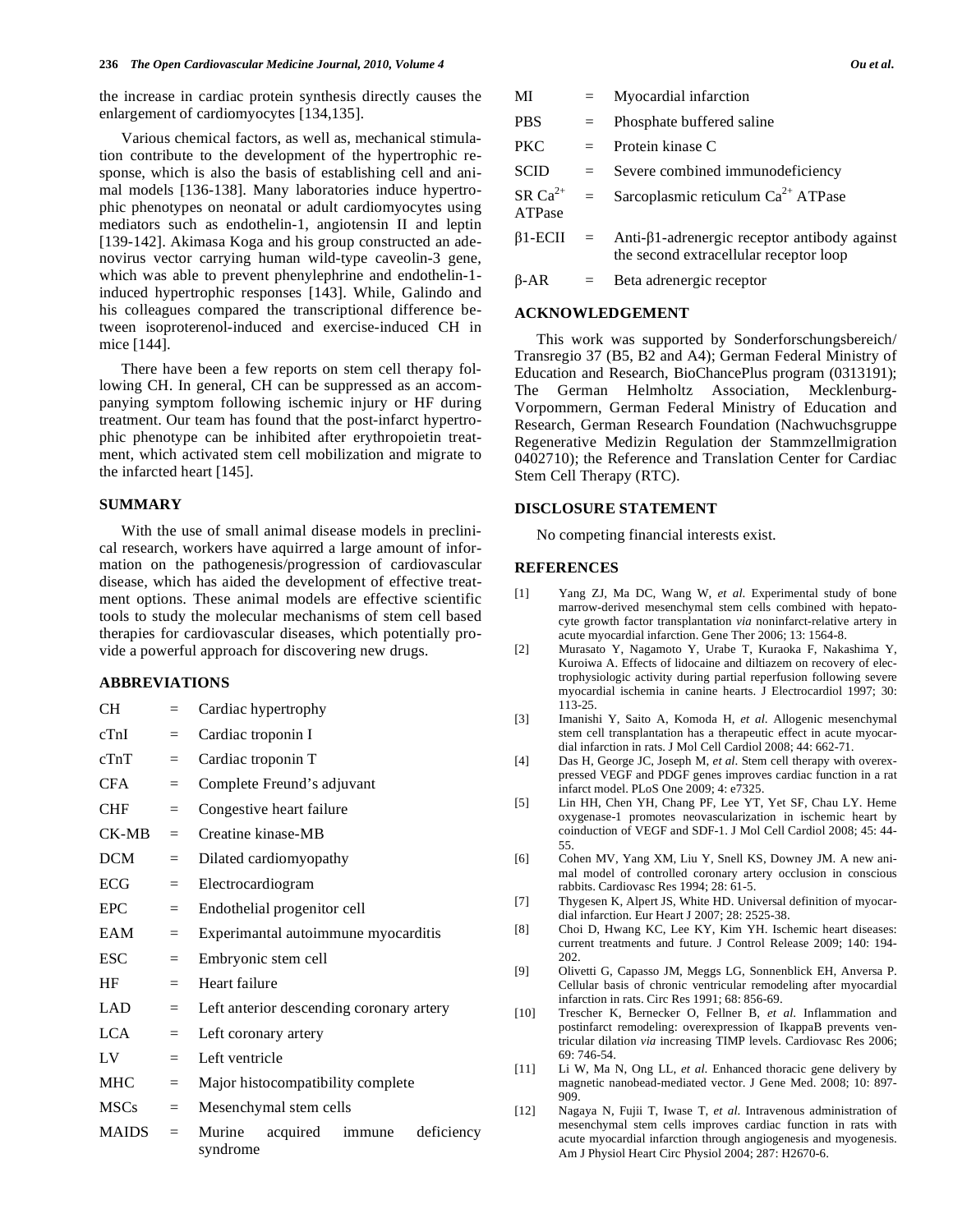- [13] Pons J, Huang Y, Takagawa J, *et al*. Combining angiogenic gene and stem cell therapies for myocardial infarction. J Gene Med 2009; 11: 743-53.
- [14] Li WZ, Nesselmann C, Zhou ZH, *et al*. Gene delivery to the heart by magnetic nanobeads. J Magn Magn Mater 2007; 311: 336-41.
- [15] Wang WW, Li WZ, Ong LL, *et al*. Localized and sustained SDF-1 gene release mediated by fibronectin films: A potential method for recruiting stem cells. Int J Artif Organs 2009; 32: 141-9.
- [16] Wang W, Li W, Ong LL, *et al*. Localized SDF-1alpha gene release mediated by collagen substrate induces CD117+ stem cell homing. J Cell Mol Med 2010; 14: 392-402.
- [17] Ong L, Li W, Oldigs JK, *et al*. Hypoxic/normoxic preconditioning increases endothelial differentiation potential of human bone marrow CD133+ cells. Tissue Eng Part C Methods 2010 (in press).
- [18] Russell JC, Proctor SD. Small animal models of cardiovascular disease: tools for the study of the roles of metabolic syndrome, dyslipidemia, and atherosclerosis. Cardiovasc Pathol 2006; 15: 318-30.
- [19] Johns TN, Olson BJ. Experimental myocardial infarction. I. A method of coronary occlusion in small animals. Ann Surg 1954;  $140.675 - 82$
- [20] Camilleri JP, Joseph D, Fabiani JN, *et al*. Experimental myocardial infarction in the rat as a quantitative model for the study of antiischemic interventions. Pathol Res Pract 1981; 172: 42-52.
- [21] Williams DO, Boatwright RB, Rugh KS, Garner HE, Griggs DM, Jr. Myocardial blood flow, metabolism, and function with repeated brief coronary occlusions in conscious ponies. Am J Physiol. 1991; 260: H100-9.
- [22] Michael LH, Entman ML, Hartley CJ, *et al*. Myocardial ischemia and reperfusion: a murine model. Am J Physiol 1995; 269: H2147- 54.
- [23] Li W, Ma N, Ong LL, *et al*. Bcl-2 engineered MSCs inhibited apoptosis and improved heart function. Stem Cells 2007; 25: 2118- 27.
- [24] Berry MF, Engler AJ, Woo YJ, *et al*. Mesenchymal stem cell injection after myocardial infarction improves myocardial compliance. Am J Physiol Heart Circ Physiol 2006; 290: H2196-203.
- [25] Singla DK, Hacker TA, Ma L, *et al*. Transplantation of embryonic stem cells into the infarcted mouse heart: formation of multiple cell types. J Mol Cell Cardiol 2006; 40: 195-200.
- [26] Fan L, Lin C, Zhuo S, *et al*. Transplantation with survivinengineered mesenchymal stem cells results in better prognosis in a rat model of myocardial infarction. Eur J Heart Fail 2009; 11: 1023-30.
- [27] Wang M, Tan J, Wang Y, *et al*. IL-18 binding protein-expressing mesenchymal stem cells improve myocardial protection after ischemia or infarction. Proc Natl Acad Sci USA 2009; 106: 17499- 504.
- [28] Cheng Z, Ou L, Liu Y, *et al*. Granulocyte colony-stimulating factor exacerbates cardiac fibrosis after myocardial infarction in a rat model of permanent occlusion. Cardiovasc Res 2008; 80: 425- 34.
- [29] Jain M, DerSimonian H, Brenner DA, *et al*. Cell therapy attenuates deleterious ventricular remodeling and improves cardiac performance after myocardial infarction. Circulation 2001; 103: 1920-7.
- [30] Miyahara Y, Nagaya N, Kataoka M, *et al*. Monolayered mesenchymal stem cells repair scarred myocardium after myocardial infarction. Nat Med 2006; 12: 459-65.
- [31] van den Bos EJ, Mees BM, de Waard MC, de Crom R, Duncker DJ. A novel model of cryoinjury-induced myocardial infarction in the mouse: a comparison with coronary artery ligation. Am J Physiol Heart Circ Physiol 2005; 289: H1291-300.
- [32] Ma N, Ladilov Y, Moebius JM, *et al*. Intramyocardial delivery of human CD133+ cells in a SCID mouse cryoinjury model: Bone marrow vs. cord blood-derived cells. Cardiovasc Res 2006; 71: 158-69.
- [33] Kuzma L, Kalemba D, Rozalski M, *et al*. Chemical composition and biological activities of essential oil from Salvia sclarea plants regenerated *in vitro*. Molecules 2009; 14: 1438-47.
- [34] Rugh KS, Garner HE, Hatfield DG, Miramonti JR. Ischaemia induced development of functional coronary collateral circulation in ponies. Cardiovasc Res 1987; 21: 730-6.
- [35] Laguens R, Cabeza Meckert P, Vera Janavel G, *et al*. Entrance in mitosis of adult cardiomyocytes in ischemic pig hearts after plasmid-mediated rhVEGF165 gene transfer. Gene Ther 2002; 9: 1676- 81.
- [36] Basso C, Thiene G, Della Barbera M, *et al*. Endothelin A-receptor antagonist administration immediately after experimental myocardial infarction with reperfusion does not affect scar healing in dogs. Cardiovasc Res 2002; 55: 113-21.
- [37] Reffelmann T, Sensebat O, Birnbaum Y, *et al*. A novel minimalinvasive model of chronic myocardial infarction in swine. Coron Artery Dis 2004; 15: 7-12.
- [38] Krombach GA, Kinzel S, Mahnken AH, Gunther RW, Buecker A. Minimally invasive close-chest method for creating reperfused or occlusive myocardial infarction in swine. Invest Radiol 2005; 40: 14-8.
- [39] Singal PK, Kapur N, Dhillon KS, Beamish RE, Dhalla NS. Role of free radicals in catecholamine-induced cardiomyopathy. Can J Physiol Pharmacol 1982; 60: 1390-7.
- [40] Chagoya de Sanchez V, Hernandez-Munoz R, Lopez-Barrera F, *et al*. Sequential changes of energy metabolism and mitochondrial function in myocardial infarction induced by isoproterenol in rats: a long-term and integrative study. Can J Physiol Pharmacol 1997; 75: 1300-11.
- [41] Arteaga de Murphy C, Ferro-Flores G, Villanueva-Sanchez O, *et al*. 99mTc-glucarate for detection of isoproterenol-induced myocardial infarction in rats. Int J Pharm 2002; 233: 29-34.
- [42] Arnolda L, McGrath B, Cocks M, Sumithran E, Johnston C. Adriamycin cardiomyopathy in the rabbit: an animal model of low output cardiac failure with activation of vasoconstrictor mechanisms. Cardiovasc Res 1985; 19: 378-82.
- [43] Cheng Z, Ou L, Zhou X, *et al*. Targeted migration of mesenchymal stem cells modified with CXCR4 gene to infarcted myocardium improves cardiac performance. Mol Ther 2008; 16: 571-9.
- [44] Nesselmann C, Ma N, Bieback K, *et al*. Mesenchymal stem cells and cardiac repair. J Cell Mol Med 2008; 12: 1795-810.
- [45] Furlani D, Li W, Pittermann E, *et al*. A transformed cell population derived from cultured mesenchymal stem cells has no functional effect after transplantation into the injured heart. Cell Transplant 2009; 18: 319-31.
- [46] Ma N, Stamm C, Kaminski A, *et al*. Human cord blood cells induce angiogenesis following myocardial infarction in NOD/scid-mice. Cardiovasc Res 2005; 66: 45-54.
- [47] Ma N, Ladilov Y, Kaminski A, *et al*. Umbilical cord blood cell transplantation for myocardial regeneration. Transplant Proc 2006; 38: 771-3.
- [48] Zhao TC, Tseng A, Yano N, *et al*. Targeting human CD34+ hematopoietic stem cells with anti-CD45 x anti-myosin light-chain bispecific antibody preserves cardiac function in myocardial infarction. J Appl Physiol 2008; 104: 1793-800.
- [49] Bonaros N, Rauf R, Wolf D, *et al*. Combined transplantation of skeletal myoblasts and angiopoietic progenitor cells reduces infarct size and apoptosis and improves cardiac function in chronic ischemic heart failure. J Thorac Cardiovasc Surg 2006; 132: 1321- 8.
- [50] Jujo K, Ii M, Losordo DW. Endothelial progenitor cells in neovascularization of infarcted myocardium. J Mol Cell Cardiol 2008; 45: 530-44.
- [51] Winter EM, van Oorschot AA, Hogers B, *et al*. A new direction for cardiac regeneration therapy: application of synergistically acting epicardium-derived cells and cardiomyocyte progenitor cells. Circ Heart Fail 2009; 2: 643-53.
- [52] Nesselmann C, Li W, Ma N, Steinhoff G. Stem cell-mediated neovascularization in heart repair. Ther Adv Cardiovasc Dis. 2010;  $4.27 - 42.$
- [53] Nelson TJ, Martinez-Fernandez A, Yamada S, Perez-Terzic C, Ikeda Y, Terzic A. Repair of acute myocardial infarction by human stemness factors induced pluripotent stem cells. Circulation 2009; 120: 408-16.
- [54] George JC. Stem cell therapy in acute myocardial infarction: a review of clinical trials. Transl Res 155: 10-9.
- [55] Joggerst SJ, Hatzopoulos AK. Stem cell therapy for cardiac repair: benefits and barriers. Expert Rev Mol Med 2009; 11: e20 (Pubmed ahead of print).
- [56] Greenberg MD. Idiopathic dilated cardiomyopathy. N Engl J Med 1995; 332: 1384; author reply 5-6.
- [57] Manolio TA, Baughman KL, Rodeheffer R, *et al*. Prevalence and etiology of idiopathic dilated cardiomyopathy (summary of a National Heart, Lung, and Blood Institute workshop. Am J Cardiol 1992; 69: 1458-66.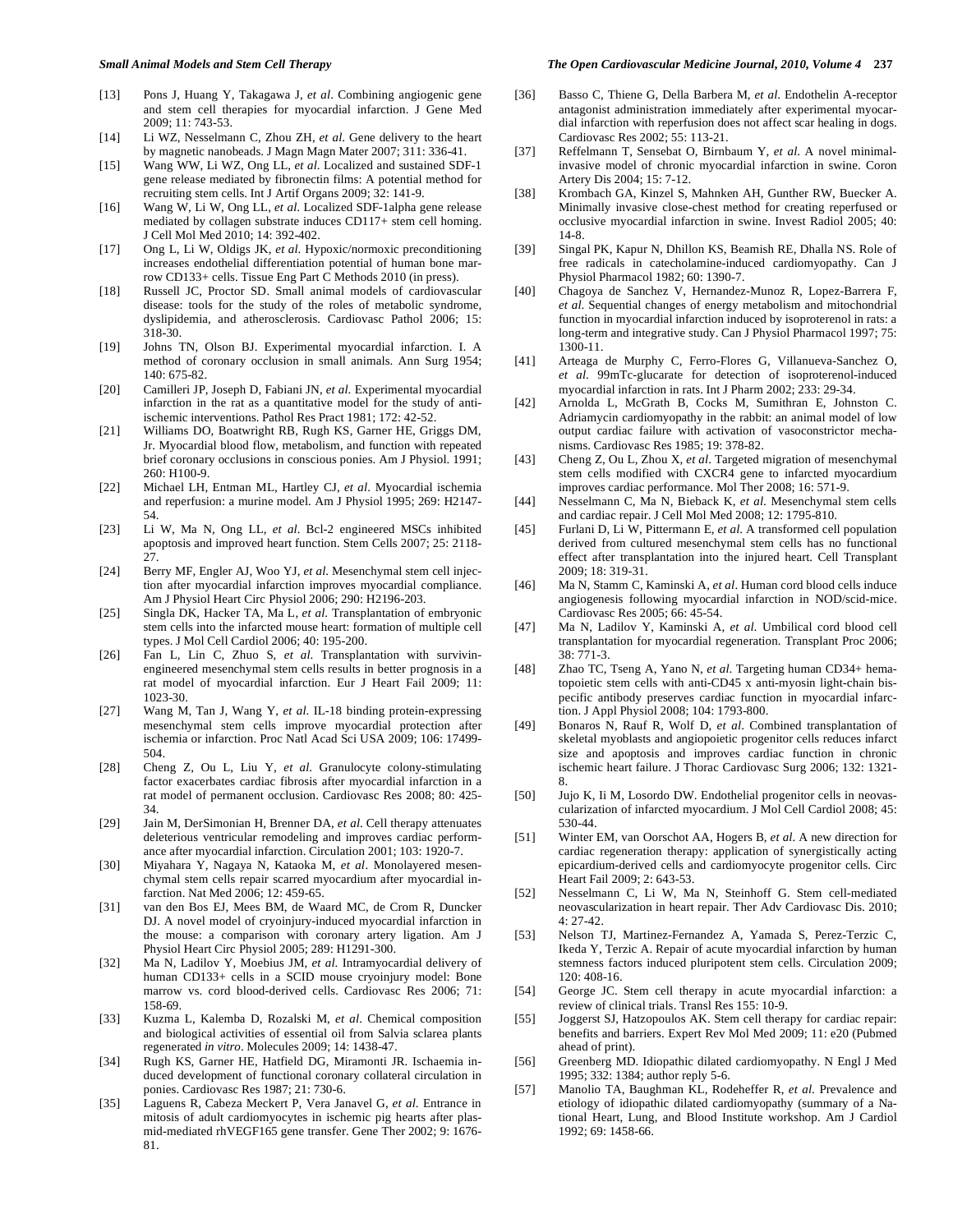- [58] Maron BJ, Towbin JA, Thiene G, *et al*. Contemporary definitions and classification of the cardiomyopathies: an American Heart Association Scientific Statement from the Council on Clinical Cardiology, Heart Failure and Transplantation Committee; Quality of Care and Outcomes Research and Functional Genomics and Translational Biology Interdisciplinary Working Groups; and Council on Epidemiology and Prevention. Circulation 2006; 113: 1807-16.
- [59] Yoshikawa T, Baba A, Nagatomo Y. Autoimmune mechanisms underlying dilated cardiomyopathy. Circ J 2009; 73: 602-7.
- [60] Mobini R, Andersson B. The therapeutic potential of immune therapy in idiopathic dilated cardiomyopathy. Future Cardiol 2005; 1: 675-82.
- [61] Baba A, Yoshikawa T, Chino M, *et al*. Characterization of antimyocardial autoantibodies in Japanese patients with dilated cardiomyopathy. Jpn Circ J 2001; 65: 867-73.
- [62] Michels VV, Moll PP, Miller FA, *et al*. The frequency of familial dilated cardiomyopathy in a series of patients with idiopathic dilated cardiomyopathy. N Engl J Med 1992; 326: 77-82.
- [63] Keeling PJ, Gang Y, Smith G, *et al*. Familial dilated cardiomyopathy in the United Kingdom. Br Heart J 1995; 73: 417-21.
- [64] Magnusson Y, Hoyer S, Lengagne R, *et al*. Antigenic analysis of the second extra-cellular loop of the human beta-adrenergic receptors. Clin Exp Immunol 1989; 78: 42-8.
- [65] Tate K, Magnusson Y, Viguier M, *et al*. Epitope analysis of T- and B-cell response against the human beta 1-adrenoceptor. Biochimie 1994; 76: 159-64.
- [66] Matsui S, Fu ML, Katsuda S, *et al*. Peptides derived from cardiovascular G-protein-coupled receptors induce morphological cardiomyopathic changes in immunized rabbits. J Mol Cell Cardiol 1997; 29: 641-55.
- [67] Matsui S, Fu M, Hayase M, *et al*. Transfer of rabbit autoimmune cardiomyopathy into severe combined immunodeficiency mice. J Cardiovasc Pharmacol 2003; 42 Suppl 1: S99-103.
- [68] Omerovic E, Bollano E, Andersson B, *et al*. Induction of cardiomyopathy in severe combined immunodeficiency mice by transfer of lymphocytes from patients with idiopathic dilated cardiomyopathy. Autoimmunity 2000; 32: 271-80.
- [69] Iwata M, Yoshikawa T, Baba A, Anzai T, Mitamura H, Ogawa S. Autoantibodies against the second extracellular loop of beta1 adrenergic receptors predict ventricular tachycardia and sudden death in patients with idiopathic dilated cardiomyopathy. J Am Coll Cardiol 2001; 37: 418-24.
- [70] Jane-wit D, Yu M, Edling AE, *et al*. A novel class II-binding motif selects peptides that mediate organ-specific autoimmune disease in SWXJ, SJL/J, and SWR/J mice. J Immunol 2002; 169: 6507-14.
- [71] Kawai C. From myocarditis to cardiomyopathy: mechanisms of inflammation and cell death: learning from the past for the future. Circulation 1999; 99: 1091-100.
- [72] Wessely R, Klingel K, Santana LF, *et al*. Transgenic expression of replication-restricted enteroviral genomes in heart muscle induces defective excitation-contraction coupling and dilated cardiomyopathy. J Clin Invest 1998; 102: 1444-53.
- [73] Badorff C, Lee GH, Lamphear BJ, *et al*. Enteroviral protease 2A cleaves dystrophin: evidence of cytoskeletal disruption in an acquired cardiomyopathy. Nat Med. 1999; 5: 320-6.
- [74] Alexander LK, Small JD, Edwards S, Baric RS. An experimental model for dilated cardiomyopathy after rabbit coronavirus infection. J Infect Dis 1992; 166: 978-85.
- [75] Beischel J, Larson DF, Yu Q, *et al*. Dilated cardiomyopathy in retrovirally infected mice: a novel model for silent viral DCM? Cardiovasc Toxicol 2004; 4: 317-25.
- [76] Villard E, Duboscq-Bidot L, Charron P, *et al*. Mutation screening in dilated cardiomyopathy: prominent role of the beta myosin heavy chain gene. Eur Heart J 2005; 26: 794-803.
- [77] Olson TM, Michels VV, Thibodeau SN, Tai YS, Keating MT. Actin mutations in dilated cardiomyopathy, a heritable form of heart failure. Science 1998; 280: 750-2.
- [78] Schupp M, Kintscher U, Fielitz J, *et al*. Cardiac PPARalpha expression in patients with dilated cardiomyopathy. Eur J Heart Fail 2006; 8: 290-4.
- [79] Chang AN, Parvatiyar MS, Potter JD. Troponin and cardiomyopathy. Biochem Biophys Res Commun 2008; 369: 74-81.
- [80] Ikeda Y, Ross J, Jr. Models of dilated cardiomyopathy in the mouse and the hamster. Curr Opin Cardiol 2000; 15: 197-201.
- [81] Templin C, Kotlarz D, Marquart F, *et al*. Transcoronary delivery of bone marrow cells to the infarcted murine myocardium: feasibility,

cellular kinetics, and improvement in cardiac function. Basic Res Cardiol 2006; 101: 301-10.

- [82] Meyer GP, Wollert KC, Lotz J, *et al*. Intracoronary bone marrow cell transfer after myocardial infarction: eighteen months' followup data from the randomized, controlled BOOST (BOne marrOw transfer to enhance ST-elevation infarct regeneration) trial. Circulation 2006; 113: 1287-94.
- [83] Nagaya N, Kangawa K, Itoh T, *et al*. Transplantation of mesenchymal stem cells improves cardiac function in a rat model of dilated cardiomyopathy. Circulation 2005; 112: 1128-35.
- [84] Sun CK, Chang LT, Sheu JJ, et al. Bone marrow-derived mononuclear cell therapy alleviates left ventricular remodeling and improves heart function in rat-dilated cardiomyopathy. Crit Care Med 2009; 37: 1197-205.
- [85] Jin B, Luo XP, Ni HC, Li Y, Shi HM. Cardiac matrix remodeling following intracoronary cell transplantation in dilated cardiomyopathic rabbits. Mol Biol Rep 2009 (Pubmed ahead of print).
- [86] Harada K, Grossman W, Friedman M, *et al*. Basic fibroblast growth factor improves myocardial function in chronically ischemic porcine hearts. J Clin Invest 1994; 94: 623-30.
- [87] Roth DM, White FC, Mathieu-Costello O, *et al*. Effects of left circumflex Ameroid constrictor placement on adrenergic innervation of myocardium. Am J Physiol 1987; 253: H1425-34.
- [88] St Louis JD, Hughes GC, Kypson AP, *et al*. An experimental model of chronic myocardial hibernation. Ann Thorac Surg 2000; 69: 1351-7.
- [89] Pfeffer MA, Pfeffer JM, Fishbein MC, *et al*. Myocardial infarct size and ventricular function in rats. Circ Res. 1979; 44: 503-12.
- [90] Liu YH, Yang XP, Nass O, Sabbah HN, Peterson E, Carretero OA. Chronic heart failure induced by coronary artery ligation in Lewis inbred rats. Am J Physiol 1997; 272: H722-7.
- [91] Sabbah HN, Stein PD, Kono T, *et al*. A canine model of chronic heart failure produced by multiple sequential coronary microembolizations. Am J Physiol 1991; 260: H1379-84.
- [92] Suzuki M, Asano H, Tanaka H, Usuda S. Development and evaluation of a new canine myocardial infarction model using a closedchest injection of thrombogenic material. Jpn Circ J 1999; 63: 900- 5.
- [93] Gengo PJ, Sabbah HN, Steffen RP, *et al*. Myocardial beta adrenoceptor and voltage sensitive calcium channel changes in a canine model of chronic heart failure. J Mol Cell Cardiol 1992; 24: 1361- 9.
- [94] Gupta RC, Shimoyama H, Tanimura M, Nair R, Lesch M, Sabbah HN. SR Ca(2+)-ATPase activity and expression in ventricular myocardium of dogs with heart failure. Am J Physiol 1997; 273: H12-8.
- [95] Capasso JM, Jeanty MW, Palackal T, Olivetti G, Anversa P. Ventricular remodeling induced by acute nonocclusive constriction of coronary artery in rats. Am J Physiol 1989; 257: H1983-93.
- [96] Li B, Li Q, Wang X, *et al*. Coronary constriction impairs cardiac function and induces myocardial damage and ventricular remodeling in mice. Am J Physiol 1997; 273: H2508-19.
- [97] Capasso JM, Li P, Anversa P. Nonischemic myocardial damage induced by nonocclusive constriction of coronary artery in rats. Am J Physiol 1991; 260: H651-61.
- [98] Domkowski PW, Hughes GC, Lowe JE. Ameroid constrictor versus hydraulic occluder: creation of hibernating myocardium. Ann Thorac Surg 2000; 69: 1984.
- [99] Yerebakan C, Sandica E, Prietz S, *et al*. Autologous umbilical cord blood mononuclear cell transplantation preserves right ventricular function in a novel model of chronic right ventricular volume overload. Cell Transplant 2009; 18: 855-68.
- [100] Balsam LB, Wagers AJ, Christensen JL, Kofidis T, Weissman IL, Robbins RC. Haematopoietic stem cells adopt mature haematopoietic fates in ischaemic myocardium. Nature 2004; 428: 668- 73.
- [101] Murry CE, Soonpaa MH, Reinecke H, *et al*. Haematopoietic stem cells do not transdifferentiate into cardiac myocytes in myocardial infarcts. Nature 2004; 428: 664-8.
- [102] Kamihata H, Matsubara H, Nishiue T, *et al*. Implantation of bone marrow mononuclear cells into ischemic myocardium enhances collateral perfusion and regional function *via* side supply of angioblasts, angiogenic ligands, and cytokines. Circulation 2001; 104: 1046-52.
- [103] Murayama T, Tepper OM, Silver M, *et al*. Determination of bone marrow-derived endothelial progenitor cell significance in angio-